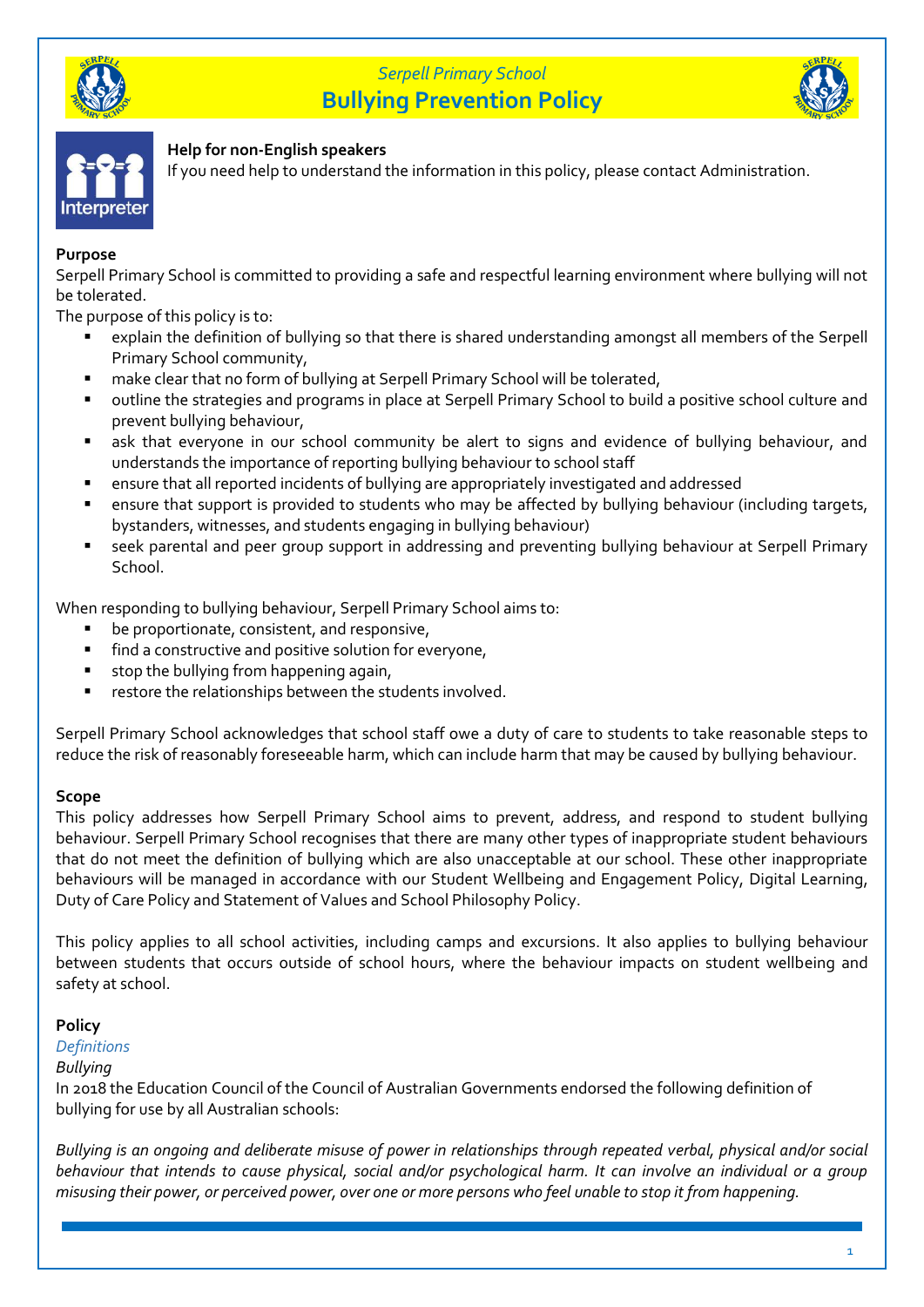



*Bullying can happen in person or online, via various digital platforms and devices and it can be obvious (overt) or hidden (covert). Bullying behaviour is repeated, or has the potential to be repeated, over time (for example, through sharing of digital records)*

*Bullying of any form or for any reason can have immediate, medium, and long-term effects on those involved, including bystanders. Single incidents and conflict or fights between equals, whether in person or online, are not defined as bullying.* 

Bullying has three main features:

- It involves a misuse of power in a relationship
- It is ongoing and repeated, and
- It involves behaviours that can cause harm.

There are four main types of bullying behaviour:

- Physical examples include hitting, pushing, shoving or intimidating or otherwise physically hurting another person, damaging or stealing their belongings. It includes threats of violence.
- Verbal/written examples include name-calling or insulting someone about an attribute, quality or personal characteristic.
- Social (sometimes called relational or emotional bullying) examples include deliberately excluding someone, spreading rumours, sharing information that will have a harmful effect on the other person and/or damaging a person's social reputation or social acceptance.
- Cyberbullying any form of bullying behaviour that occurs online or via a mobile device. It can be verbal or written, and can include threats of violence as well as images, videos and/or audio.

Bullying can be a form of racism, sexism, homophobia, transphobia, or other type of social prejudice when the behaviour is targeted at an individual or group because of a personal characteristic, such as race, religion, sex, sexual orientation, gender identity or disability.

For further information about bullying, refer to: **[Bully Stoppers \(education.vic.gov.au\)](https://www.education.vic.gov.au/about/programs/bullystoppers/Pages/default.aspx)** and the Department's [Bullying Prevention and Response](https://www2.education.vic.gov.au/pal/bullying-prevention-response/policy) policy on the Policy and Advisory Library.

### *Other distressing and inappropriate behaviours*

Many distressing and inappropriate behaviours may not constitute bullying even though they are unpleasant. Students who are involved in or who witness any distressing and inappropriate behaviours should report their concerns to school staff and our school will follow our Student Wellbeing and Engagement Policy and/or this Bullying Prevention Policy.

*Mutual conflict* involves an argument or disagreement between people with no imbalance of power. In incidents of mutual conflict, generally, both parties are upset and usually both want a resolution to the issue. Unresolved mutual conflict can develop into bullying if one of the parties targets the other repeatedly in retaliation.

*Social rejection or dislike* is not bullying unless it involves deliberate and repeated attempts to cause distress, exclude or create dislike by others.

*Single episode acts* of nastiness or physical aggression are not the same as bullying. However, single episodes of nastiness or physical aggression are not acceptable behaviours at our school and may have serious consequences for students engaging in this behaviour. Serpell Primary School will use its Student Wellbeing and Engagement Policy to guide a response to single episodes of nastiness or physical aggression.

*Harassment* is language or actions that are demeaning, offensive or intimidating to a person. It can take many forms, including sexual harassment and disability harassment.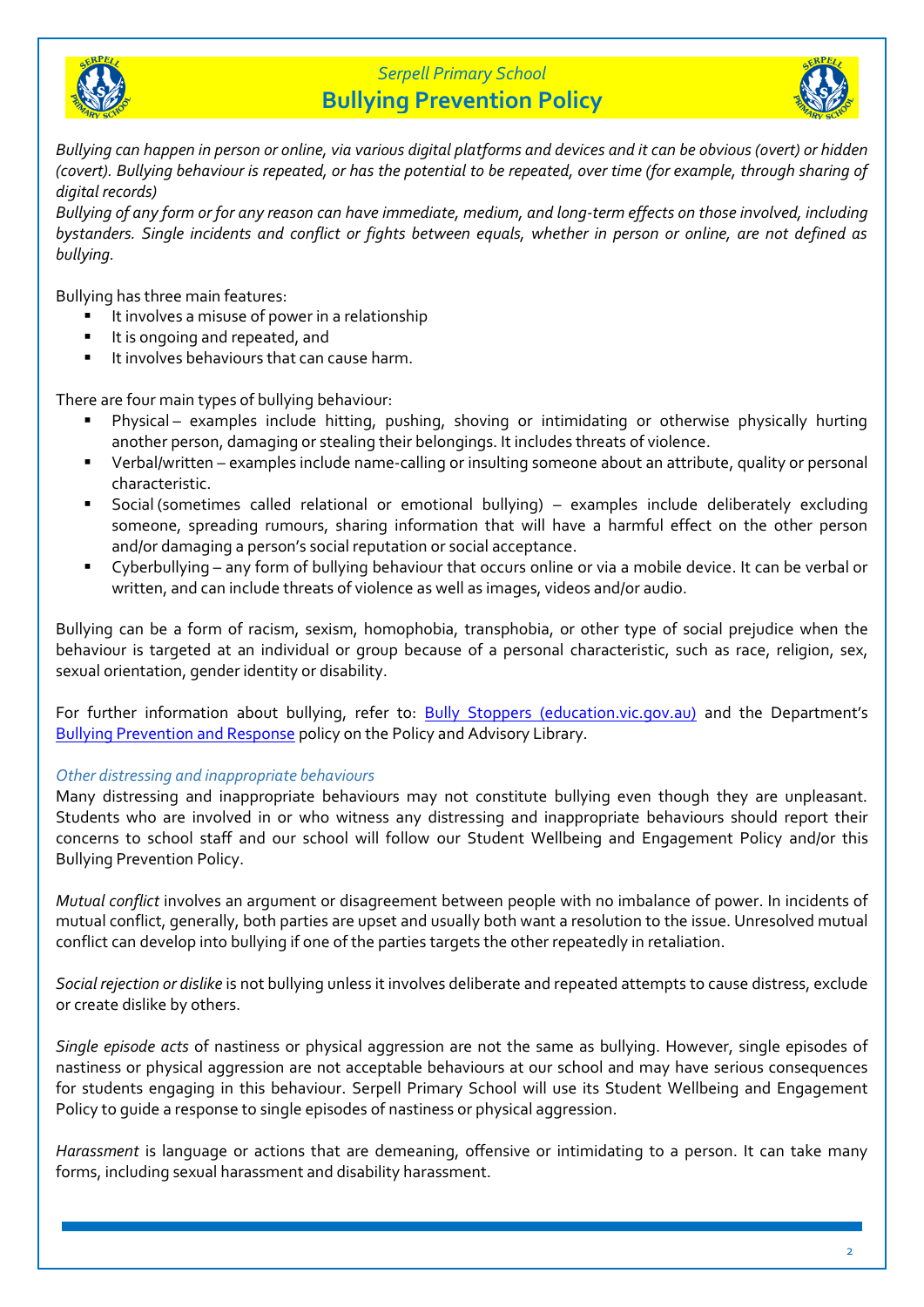



Discrimination is behaviour that treats someone unfavourably because of a personal characteristic (for example, race, religious belief or activity, disability, sex or intersex status, gender identity or sexual orientation). Discrimination, harassment, and any other inappropriate behaviour is not tolerated at our school and there may be serious consequences for students engaging in this behaviour. This includes any form of racism, religious or disability discrimination, sexism, homophobia, transphobia, or any other behaviour that targets an individual or group. Further information about discrimination and harassment, including definitions, is set out in our Inclusion

## *Bullying Prevention*

and Diversity Policy.

Serpell Primary School has a number of programs and strategies in place to build a positive and inclusive school culture and relationships to promote wellbeing. We strive to foster a school culture that prevents bullying behaviour by modelling, encouraging, and teaching behaviour that demonstrates acceptance, kindness, and respect.

Bullying prevention at Serpell Primary School is proactive and is supported by research that indicates that a whole school, multifaceted approach is the most effect way to prevent and address bullying. At our school:

- We identify and implement evidence-based programs and initiatives from the Schools Mental Health Menu that are relevant to preventing and addressing bullying and help us to build a positive and inclusive school climate.
- We strive to build strong partnerships between the school, families and the broader community that means all members work together to ensure the safety of students.
- We participate in the Respectful Relationships initiative, which aims to embed a culture of respect and equality across our school.
- We celebrate the diverse backgrounds of members of our school community and teach multicultural education, including Aboriginal History, to promote mutual respect and social cohesion.
- We participate in the Safe Schools program to help us foster a safe environment that is supportive and inclusive of LGBTIQ+ students.
- Teachers are encouraged to incorporate classroom management strategies that discourage bullying and promote positive behaviour.
- A range of programs are planned for each year to raise awareness about bullying and its impacts.
- In the classroom, our social and emotional learning curriculum teaches students what constitutes bullying and how to respond to bullying behaviour assertively. This promotes resilience, assertiveness, conflict resolution and problem solving.
- We promote upstander behaviour as a way of empowering our students to positively and safely take appropriate action when they see or hear of a peer being bullied.
- The Peer Mediation program encourages positive relationships between students in different year levels. We seek to empower students to be confident communicators and to resolve conflict in a non-aggressive and constructive way.
- Students are encouraged to look out for each other and to talk to teachers and older peers about any bullying they have experienced or witnessed.

For further information about our engagement and wellbeing initiatives, please see our Student Wellbeing and Engagement policy.

### *Incident Response*

### *Reporting concerns to Serpell Primary School*

Bullying is not tolerated at our school. We ensure bullying behaviour is identified and addressed with appropriate and proportionate consequences. All bullying complaints will be taken seriously and responded to sensitively.

Students who may be experiencing bullying behaviour, or students who have witnessed bullying behaviour, are encouraged to report their concerns to school staff or another trusted adult as soon as possible.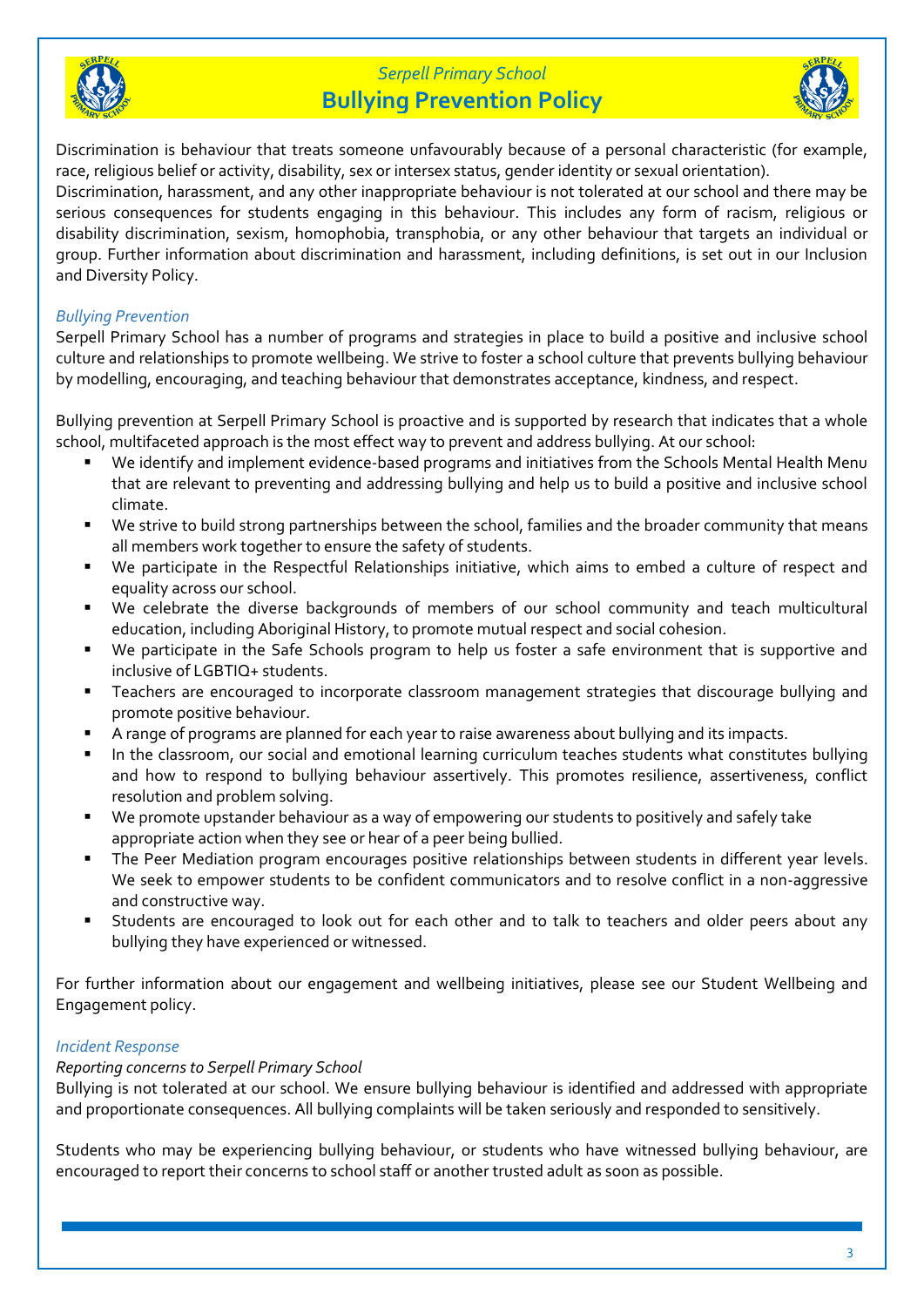



Our ability to effectively reduce and eliminate bullying behaviour is greatly affected by students and/or parents and carers reporting concerning behaviour as soon as possible, so that the responses implemented by Serpell Primary School are timely and appropriate in the circumstances.

We encourage students to speak to their teacher or Year Level Leader. However, students are welcome to discuss their concerns with any trusted member of staff including teachers, wellbeing staff, or Leadership team.

Parents or carers who develop concerns that their child is involved in or has witnessed bullying behaviour at Serpell Primary School should contact the Year Level Leader or Assistant Principal.

### *Investigations*

When notified of alleged bullying behaviour, school staff are required to:

- 1. record the details of the allegations in the incident register and
- 2. inform relevant staff, e.g., the relevant Year Level Coordinator, Student Wellbeing Team, Assistant Principal, Principal.

The Assistant Principal is responsible for investigating allegations of bullying in a timely and sensitive manner. To appropriately investigate an allegation of bullying, the Assistant Principal (Student Wellbeing) may:

- speak to the students involved in the allegations, including the victim/s, the alleged perpetrator/s and any witnesses to the incidents,
- speak to the parent/carers of the students involved,
- speak to the teachers of the students involved.
- take detailed notes of all discussions for future reference,
- obtain written statements from all or any of the above.

All communications with the Assistant Principal in the course of investigating an allegation of bullying will be managed sensitively. Investigations will be completed as quickly as possible to allow for the behaviours to be addressed in a timely manner.

The objective of completing a thorough investigation into the circumstances of alleged bullying behaviour is to determine the nature of the conduct and the students involved. A thorough understanding of the alleged bullying will inform staff about how to most effectively implement an appropriate response to that behaviour.

Serious bullying, including serious cyberbullying, is a criminal offence and may be referred to Victoria Police. For more information, see: [Brodie's Law.](http://www.education.vic.gov.au/about/programs/bullystoppers/Pages/advicesheetbrodieslaw.aspx)

### *Responses to bullying behaviours*

When the Assistant Principal has sufficient information to understand the circumstances of the alleged bullying and the students involved, a number of strategies may be implemented to address the behaviour and support affected students in consultation with the Student Wellbeing Team, teachers, Assistant Principal, Principal, etc.

There are a number of factors that will be considered when determining the most appropriate response to the behaviour. When making a decision about how to respond to bullying behaviour, Serpell Primary School will consider:

- the age, maturity and individual circumstances of the students involved,
- the severity and frequency of the bullying, and the impact it has had on the victim student,
- **•** whether the perpetrator student or students have displayed similar behaviour before,
- whether the bullying took place in a group or one-to-one context,
- whether the perpetrator demonstrates insight or remorse for their behaviour,
- the alleged motive of the behaviour.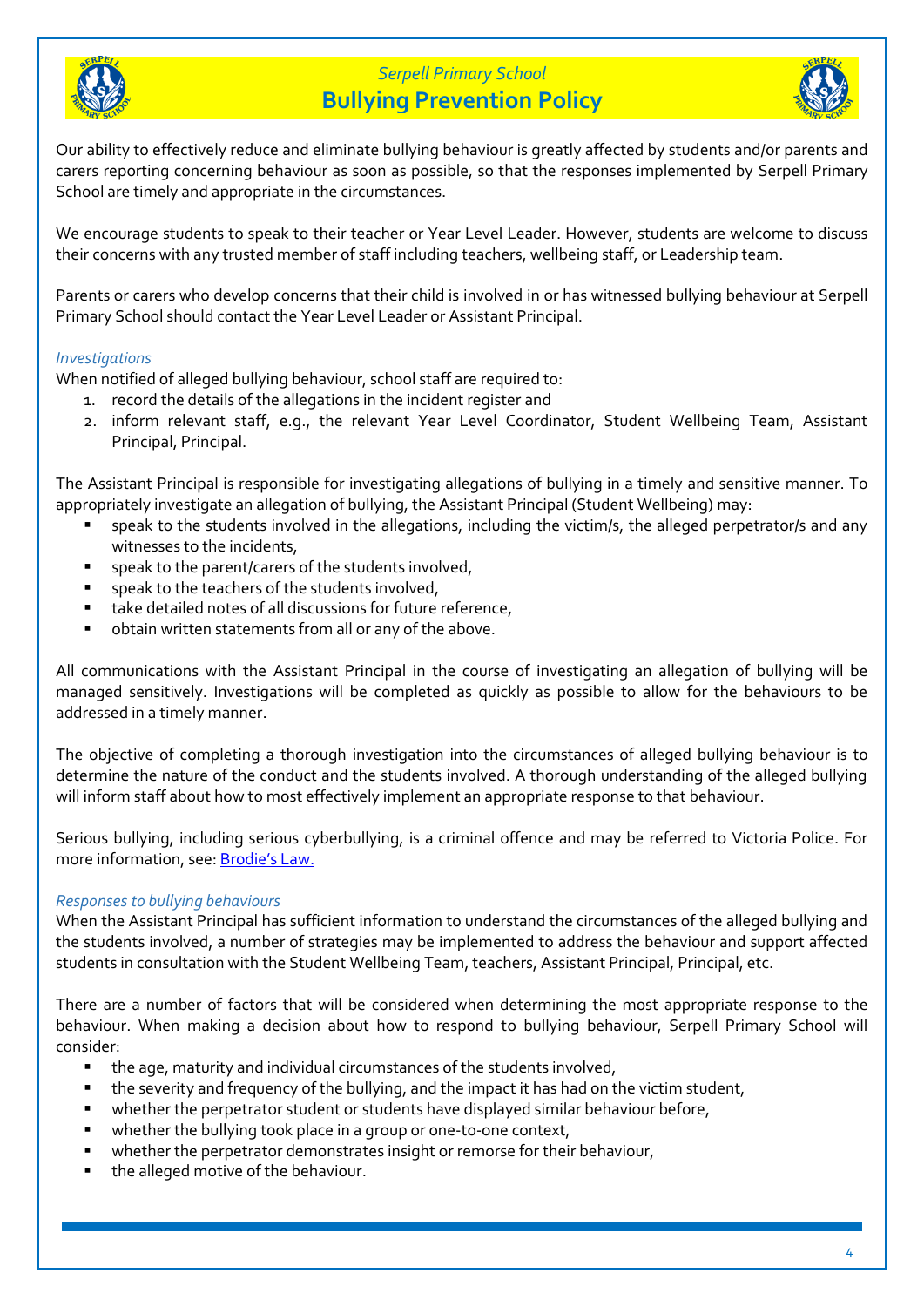



The Assistant Principal may implement all, or some of the following responses to bullying behaviours:

- Offer wellbeing support including referral to the Student Wellbeing Team or SSS to:
	- o The target student or students
	- o The students engaging in the bullying behaviour
	- o Affected students, including
- Facilitate a restorative practice meeting with all or some of the students involved. The objective of restorative practice is to repair relationships that have been damaged by bringing about a sense of remorse and restorative action on the part of the person who has bullied someone and forgiveness by the person who has been bullied.
- Facilitate a mediation between some or all of the students involved to help to encourage students to take responsibility for their behaviour and explore underlying reasons for conflict or grievance.
- Implement disciplinary consequences for the perpetrator students, which may include removal of privileges, detention, suspension and/or expulsion consistent with our Student Wellbeing and Engagement policy, the Ministerial Order on Suspensions and Expulsions and any other relevant Department policy.
- Facilitate a Student Support Group meeting and/or Behaviour Support Plan for affected students.
- Prepare a Safety Plan restricting contact between victim and perpetrator students.
- Provide discussion and/or mentoring for different social and emotional learning competencies of the students involved, including resilience programs.
- Monitor the behaviour of the students involved for an appropriate time and take follow up action if necessary.
- Implement cohort, year group or whole school targeted strategies to reinforce positive behaviours.

The Assistant Principal is responsible for maintaining up to date records of the investigation of and responses to bullying behaviour.

Serpell Primary School understands the importance of monitoring and following up on the progress of students who have been involved in or affected by bullying behaviour. Where appropriate, school staff will also endeavour to provide parents and carers with updates on the management of bullying incidents.

### **Communication**

This policy will be communicated to our school community in the following ways:

- Available publicly on our school's website
- Included in staff induction processes
- Included in our staff handbook
- Discussed at staff briefings/meetings as required
- Made available in hard copy from school administration upon request

### **Further Information and Resources**

This policy should be read in conjunction with the following school policies:

- Statement of Values and School Philosophy Policy
- **EXECT:** Student Engagement and Wellbeing Policy
- Parent Complaints Policy
- Duty of Care Policy
- **Inclusion and Diversity Policy**

Our school also follows Department of Education and Training policy relating to bullying including:

- **[Bullying Prevention and Response](https://www2.education.vic.gov.au/pal/bullying-prevention-response/policy)**
- [Cybersafety and Responsible Use of](https://www2.education.vic.gov.au/pal/cybersafety/policy) Digital Technologies
- **[Equal Opportunity and Human Rights -](https://www2.education.vic.gov.au/pal/equal-opportunity-human-rights-students/policy) Students**
- **[LGBTIQ Student Support Policy](https://www2.education.vic.gov.au/pal/lgbtiq-student-support/policy)**